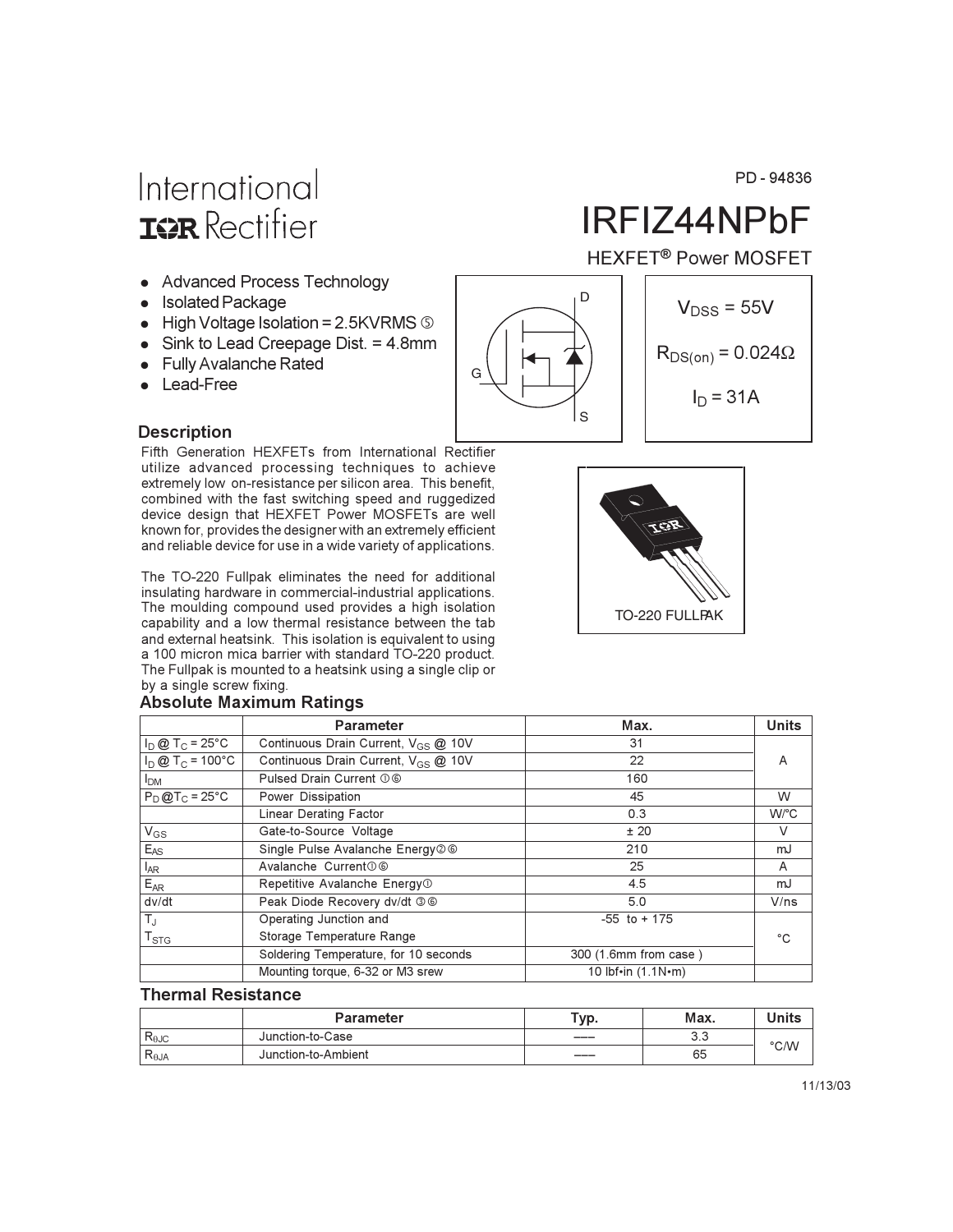### International **IGR** Rectifier

### Electrical Characteristics  $@T_J = 25°C$  (unless otherwise specified)

|                                    | <b>Parameter</b>                     | Min. | Typ.  | Max.              | <b>Units</b>                        | <b>Conditions</b>                                          |
|------------------------------------|--------------------------------------|------|-------|-------------------|-------------------------------------|------------------------------------------------------------|
| $V_{(BR)DSS}$                      | Drain-to-Source Breakdown Voltage    | 55   |       |                   | $\vee$                              | $V_{GS} = 0V$ , $I_D = 250 \mu A$                          |
| $\Delta V_{\rm(BR)DSS}/\Delta T_J$ | Breakdown Voltage Temp. Coefficient  | ---  | 0.055 | $\qquad \qquad -$ | $V$ <sup><math>\circ</math></sup> C | Reference to 25 $^{\circ}$ C, I <sub>D</sub> = 1mA $\circ$ |
| $R_{DS(on)}$                       | Static Drain-to-Source On-Resistance | ---  | $---$ | 0.024             | Ω                                   | $V_{GS} = 10V$ , $I_D = 17A$ $\circledcirc$                |
| $V_{GS(th)}$                       | Gate Threshold Voltage               | 2.0  | ---   | 4.0               | V                                   | $V_{DS} = V_{GS}$ , $I_D = 250 \mu A$                      |
| $g_{fs}$                           | Forward Transconductance             | 17   |       |                   | S                                   | $V_{DS}$ = 25V, $I_D$ = 25A $\circledcirc$                 |
| $I_{DSS}$                          | Drain-to-Source Leakage Current      | ---  | ---   | 25                | μA                                  | $V_{DS}$ = 55V, $V_{GS}$ = 0V                              |
|                                    |                                      | ---- |       | 250               |                                     | $V_{DS}$ = 44V, $V_{GS}$ = 0V, T <sub>J</sub> = 150°C      |
| l <sub>GSS</sub>                   | Gate-to-Source Forward Leakage       |      |       | 100               | nA                                  | $V_{GS}$ = 20V                                             |
|                                    | Gate-to-Source Reverse Leakage       |      |       | $-100$            |                                     | $V_{GS}$ = -20V                                            |
| $Q_{q}$                            | <b>Total Gate Charge</b>             |      |       | 65                |                                     | $In = 25A$                                                 |
| $Q_{gs}$                           | Gate-to-Source Charge                |      |       | 12                | nC                                  | $V_{DS}$ = 44V                                             |
| $\mathsf{Q}_{\mathsf{gd}}$         | Gate-to-Drain ("Miller") Charge      |      |       | 27                |                                     | $V_{GS}$ = 10V, See Fig. 6 and 13 $\circledcirc$           |
| $t_{d(\underline{on})}$            | Turn-On Delay Time                   | ---  | 7.3   | ---               |                                     | $V_{DD} = 28V$                                             |
| $t_{r}$                            | Rise Time                            |      | 69    |                   | ns                                  | $I_D = 25A$                                                |
| $t_{d(\text{off})}$                | Turn-Off Delay Time                  |      | 47    | ---               |                                     | $R_G = 12\Omega$                                           |
| $t_f$                              | <b>Fall Time</b>                     |      | 60    |                   |                                     | $R_D$ = 1.1 $\Omega$ , See Fig. 10 $\oplus$ $\otimes$      |
| $L_{\text{D}}$                     | Internal Drain Inductance            |      | 4.5   |                   | nH                                  | Between lead.                                              |
|                                    |                                      |      |       |                   |                                     | 6mm (0.25in.)                                              |
| Ls                                 | Internal Source Inductance           |      | 7.5   |                   |                                     | from package                                               |
|                                    |                                      |      |       |                   |                                     | and center of die contact                                  |
| $\mathrm{C_{iss}}$                 | Input Capacitance                    |      | 1300  |                   |                                     | $V_{GS} = 0V$                                              |
| $C_{\rm oss}$                      | Output Capacitance                   |      | 410   |                   | pF                                  | $V_{DS}$ = 25V                                             |
| $C_{\text{rss}}$                   | Reverse Transfer Capacitance         |      | 150   |                   |                                     | $f = 1.0$ MHz, See Fig. 5 $\circledcirc$                   |
| C                                  | Drain to Sink Capacitance            |      | 12    |                   |                                     | $f = 1.0$ MHz                                              |

#### **Source-Drain Ratings and Characteristics**

|                 | <b>Parameter</b>                 | Min.                                                                        | Typ. | Max. | <b>Units</b> | <b>Conditions</b>                                                    |
|-----------------|----------------------------------|-----------------------------------------------------------------------------|------|------|--------------|----------------------------------------------------------------------|
| ls              | <b>Continuous Source Current</b> |                                                                             |      | 31   |              | MOSFET symbol                                                        |
|                 | (Body Diode)                     |                                                                             |      |      | A            | showing the<br>⊢►                                                    |
| I <sub>SM</sub> | <b>Pulsed Source Current</b>     |                                                                             |      | 160  |              | integral reverse<br>G                                                |
|                 | (Body Diode) 1                   |                                                                             |      |      |              | p-n junction diode.                                                  |
| $V_{SD}$        | Diode Forward Voltage            |                                                                             |      | 1.3  | V            | $T_{\rm d}$ = 25°C, $I_{\rm S}$ = 17A, $V_{\rm GS}$ = 0V $\circledA$ |
| $t_{rr}$        | Reverse Recovery Time            |                                                                             | 65   | 98   | ns           | $T_{\rm J}$ = 25°C, I <sub>F</sub> = 25A                             |
| $Q_{rr}$        | Reverse RecoveryCharge           |                                                                             | 160  | 240  | иC           | $di/dt = 100A/\mu s$ $\circledcirc$                                  |
| $t_{\text{on}}$ | Forward Turn-On Time             | Intrinsic turn-on time is negligible (turn-on is dominated by $L_S + L_D$ ) |      |      |              |                                                                      |

#### Notes:

- 1 Repetitive rating; pulse width limited by max. junction temperature. (See fig. 11)
- $\textcircled{2}$  V<sub>DD</sub> = 25V, starting T<sub>J</sub> = 25°C, L = 470μH<br>R<sub>G</sub> = 25Ω, I<sub>AS</sub> = 25A. (See Figure 12)
- $\circledA$  Pulse width  $\leq$  300µs; duty cycle  $\leq$  2%.
- $\circledcirc$  t=60s, f=60Hz
- $\begin{aligned} \textcircled{\tiny{3}}\ \mathsf{l}_{\mathsf{SD}} &\leq 25\mathsf{A},\ \mathsf{di}/\mathsf{dt} \leq 320\mathsf{A}/\mathsf{\mu s},\ \mathsf{V}_{\mathsf{DD}} \leq \mathsf{V}_{(\mathsf{BR})\mathsf{DSS}},\\ \mathsf{T}_{\mathsf{J}} &\leq 175^\circ \mathsf{C} \end{aligned}$

© Uses IRFZ44N data and test conditions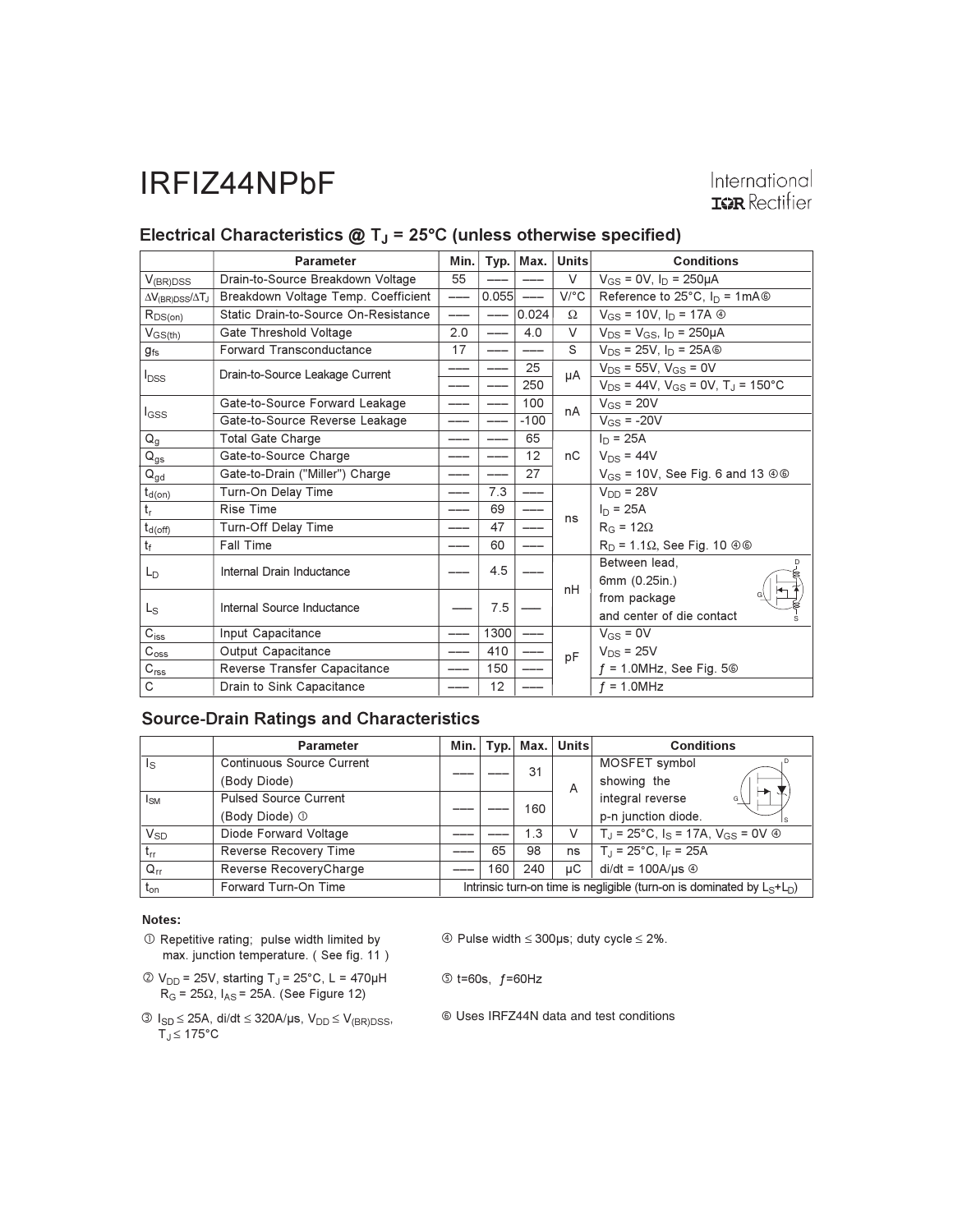#### **IGR** Rectifier 1000  **VGS TOP 15V 10V 8.0V 7.0V** I , Drain-to-Source Current (A)  **6.0V 5.5V** 5.0V<br>4.5V **BOTTOM** 100 4.5V 10 --o.  $\perp \perp \perp$  $\blacksquare$  20µs PULSE WIDTH  $1\frac{L}{0.1}$ 0.1 1 10 100 V<sub>DS</sub>, Drain-to-Source Voltage (V)

International

**Fig 1.** Typical Output Characteristics **Figure 1.** Fi



Fig 2. Typical Output Characteristics



Fig 3. Typical Transfer Characteristics



Fig 4. Normalized On-Resistance Vs. Temperature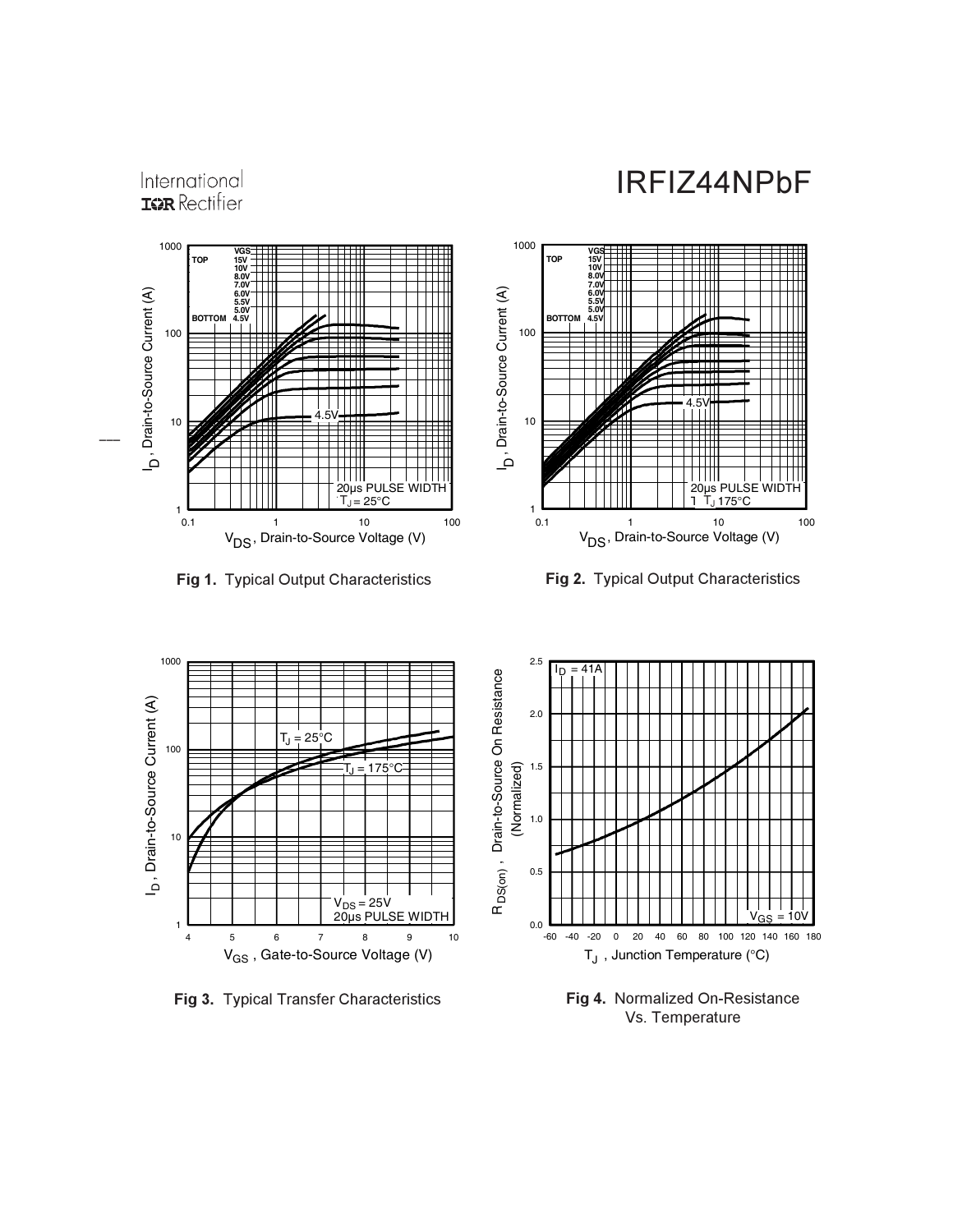### International **IGR** Rectifier







Fig 6. Typical Gate Charge Vs. Gate-to-Source Voltage







Fig 8. Maximum Safe Operating Area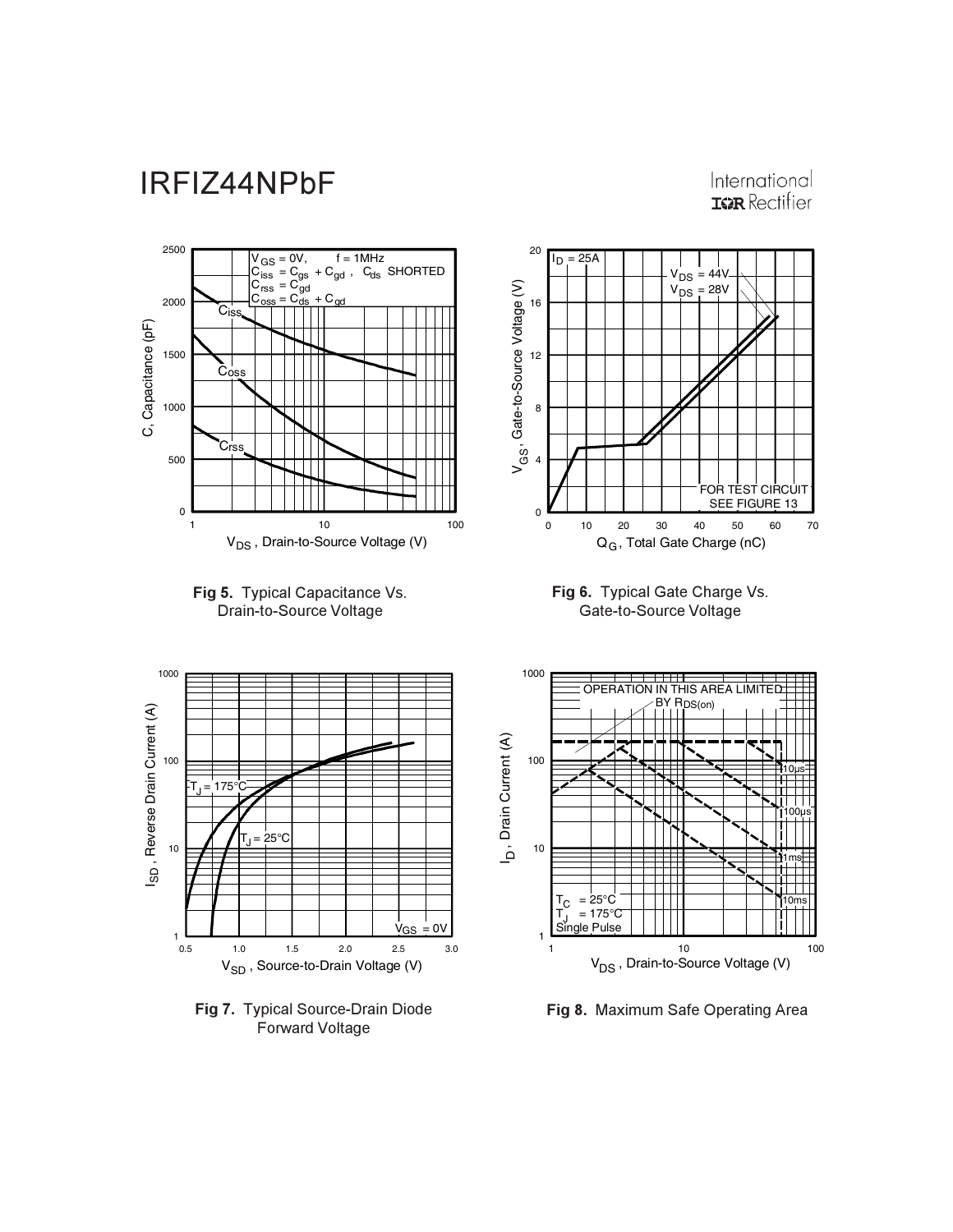

International



IRFIZ44NPbF







**Fig 10b.** Switching Time Waveforms



Fig 11. Maximum Effective Transient Thermal Impedance, Junction-to-Case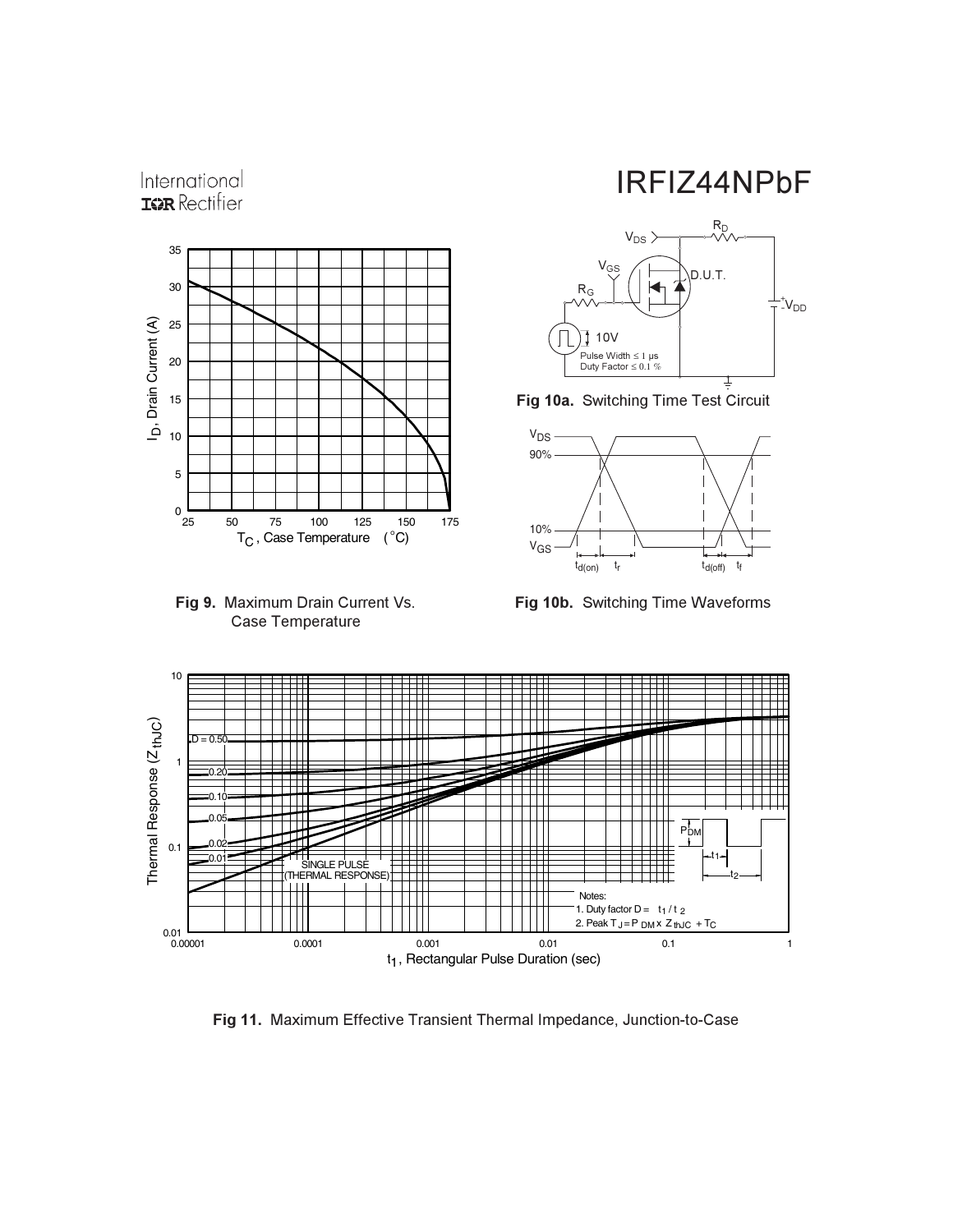International **IGR** Rectifier







Fig 12b. Unclamped Inductive Waveforms



Fig 13a. Basic Gate Charge Waveform



Fig 12c. Maximum Avalanche Energy Vs. Drain Current



Fig 13b. Gate Charge Test Circuit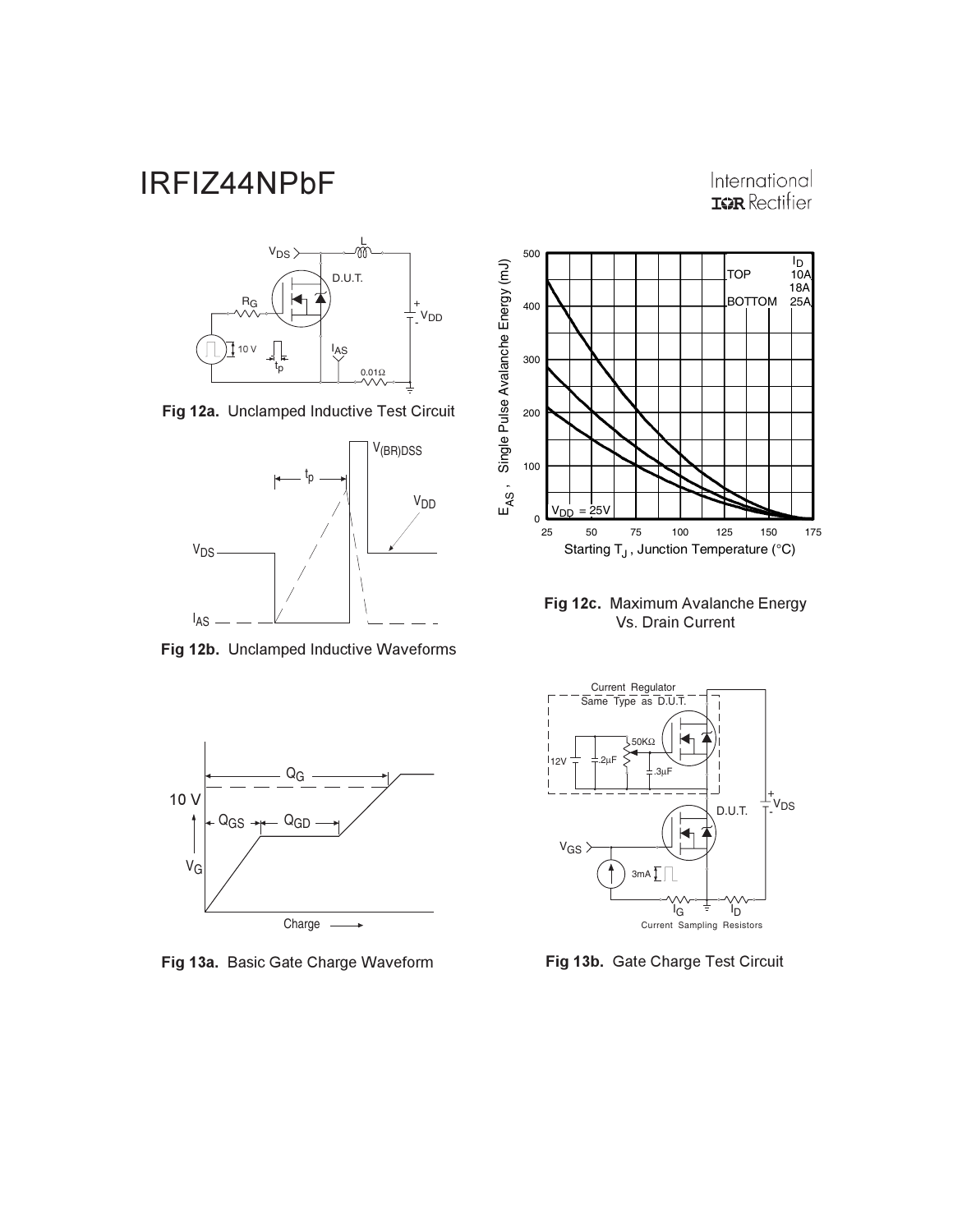#### Peak Diode Recovery dv/dt Test Circuit





\*  $V_{GS}$  = 5V for Logic Level Devices

Fig 14. For N-Channel HEXFETS